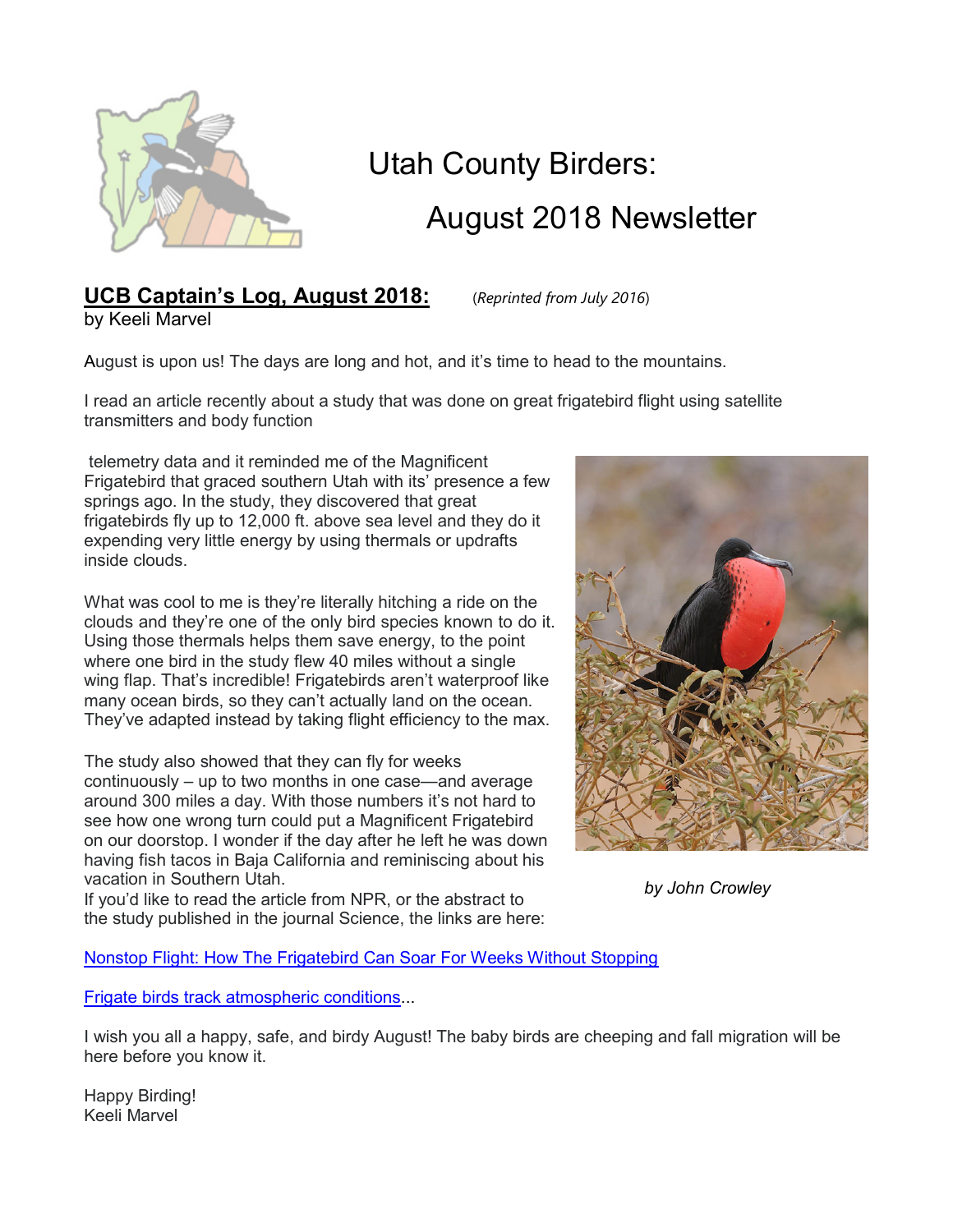## AUGUST MEETING:

### Thursday, August 9th at 7 PM -- Summer Picnic at Rock Canyon Park, in Provo

The picnic will be Potluck. (Cups, plates, utensils and water will be provided). We will be in one of the pavilions on the north end of the park near the water tanks (The park address is 2620 North 1200 East, in Provo -- NOT the trailhead at the mouth of Rock Canyon).

## Field Trips:

#### MIRROR LAKE HWY field trip

Friday August 24, 2018 6:30 am.

 Meet at Harmons grocery store in Orem on 800 N on the west side of the gas pumps. Pack a lunch. If you have a National Park pass (America the Beautiful pass or a Senior Pass) please bring it. There is a fee to enter.

## Bird of the Month:

## Canada Jay, Once Known As a Gray Jay

by Alton Thygerson

Say goodbye to Gray Jays. They will disappear this month because of politics rather than from physical extinction although that is always a possibility since their numbers are dwindling due to habitat losses.

In a July announcement the Gray Jay species may become once again officially known as Canada Jay. The American Ornithological Society decided to restore the name for the bird that had been used from at least the 1830s through 1957.

Ornithologists argued to have the name changed back to Canada Jay partly because the Canadian

government might adopt the species as the country's national bird, and it would be more likely to do so if it were named Canada Jay. Canada does not have a national bird.

This bird's unofficial names or nicknames are interesting. These jays adapt to human activity in their territories and are known to approach humans for food, inspiring nicknames such as "camp robber" and "venison-hawk."

The Canada Jay is a passerine bird of the family Corvidae. This large songbird is slightly smaller than Clark's Nutcracker (with which beginning birders confuse as being a Canada Jay) and about the same size as a Steller's Jay. It resembles a



large chickadee. The bird has a large head, small black bill, and a robust body. It perches upright atop spruce trees and except for the bill, seems very raptorlike. Adults are gray and Rocky Mountain species have a pale head.

While widespread, they are not an easy-to-find bird. My personal success in Utah has largely been in the Mirror Lake area of the Uinta Mountains.